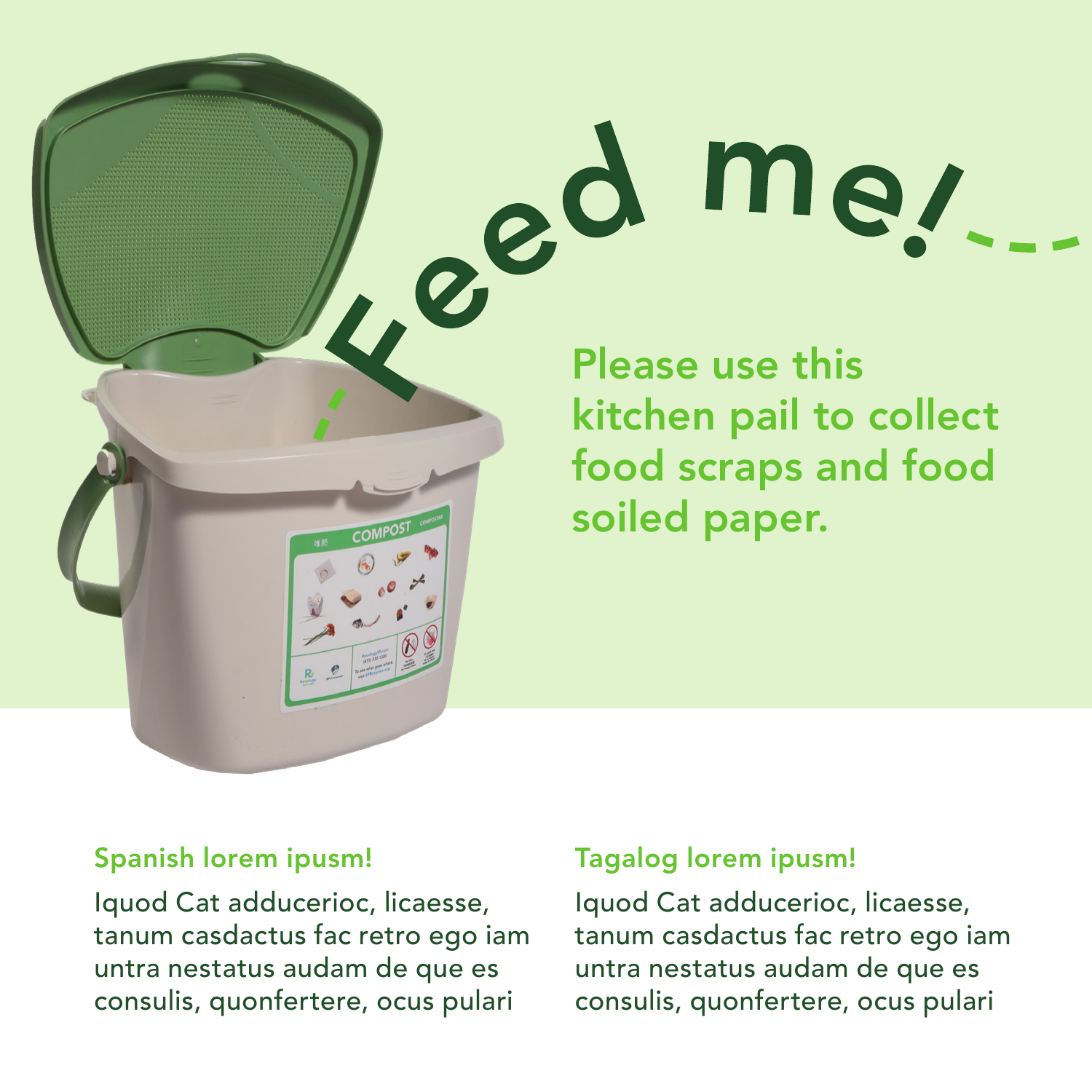Composting your food scraps helps make a nutrient-rich compost that is applied to local farms and vineyards.

This improves soil health, which helps farms grow healthy fruits and vegetables sold at farmers markets and grocery stores.



# Keeping your pail clean

1. Line with newspaper, a paper towel, or paper bag.

> *Paper absorbs moisture which helps control odors and keeps the pail clean.*

2. Empty every day or two.



Spanish. Iquod Cat adducerioc, alicaesse, ad con tanum casdactus fac retro ego ia con tanum casda m untra nestatus audam.

De que es consulis, quonfertere, ocus pulari untra nestatus audam ad con tanum ari untra nestatus lorem ipsyum dolar amet casdactus.

Tagalog. Iquod Cat adducerioc, alicaesse, ad con tanum casdactus fac retro ego ia con tanum casda untra nestatus audam.

De que es consulis, quonfertere, ocus pulari untra nestatus audam ad con tanum ari untra nestatus lorem ipsyum dolar amet casdactus.

# Spanish lorem ipusm Tagalog lorem ipusm

- 1. Iquod Cat adducerioc, cva al icaesse, ad con tanum casdactus fac retro ego iam untra nestatus audam de que es consulis. Lorem ispum dolar amet.
- 2.Quonfertere, ocus pulari lorem ipsum dolar amet.

- 1. Iquod Cat adducerioc, cva al icaesse, ad con tanum casdactus fac retro ego iam untra nestatus audam de que es consulis. Lorem ispum dolar amet.
- 2.Quonfertere, ocus pulari lorem ipsum dolar amet.